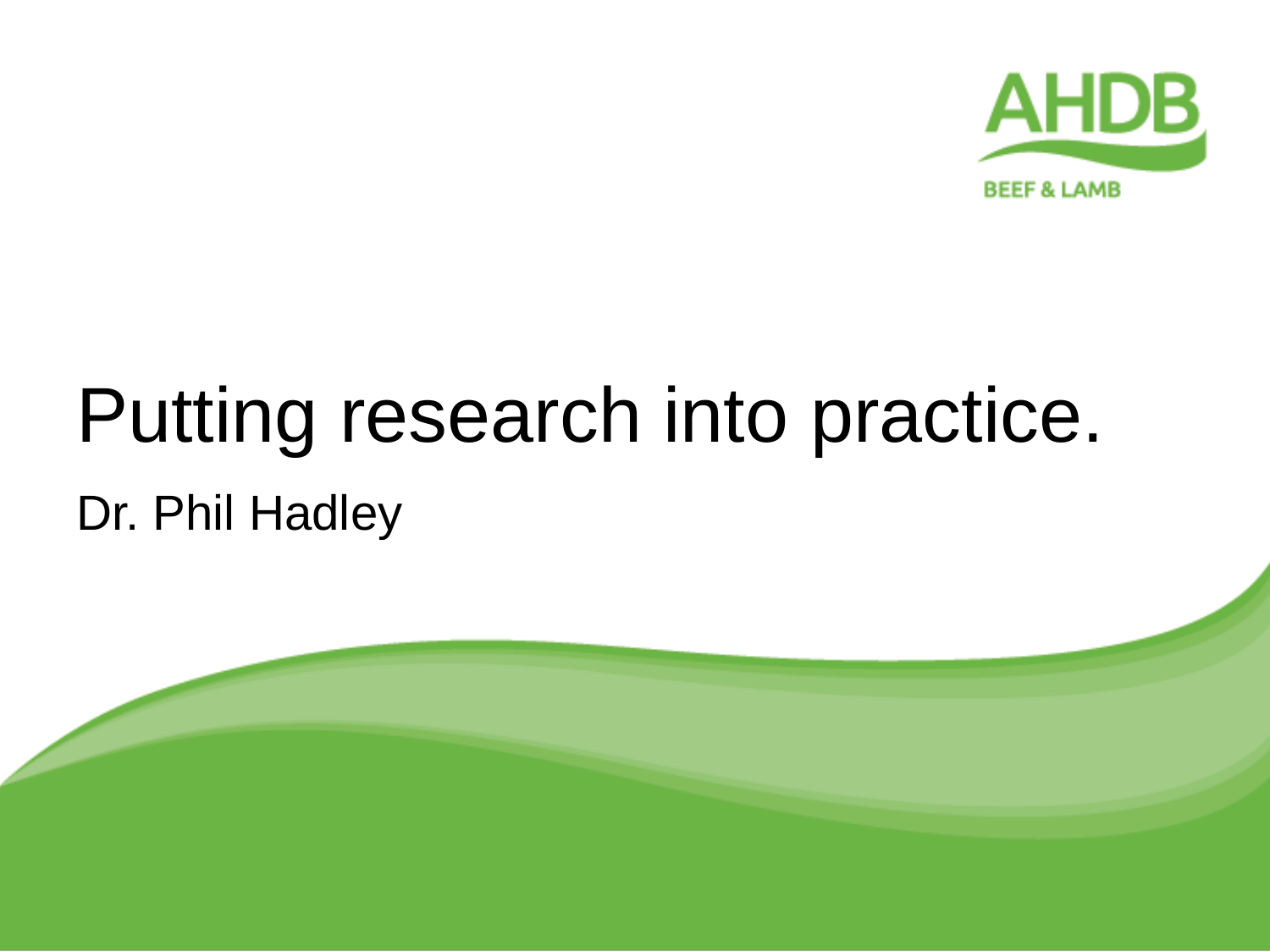# **Outline**

- What's the situation in the UK?
- Recent consumer research in steak experience
- Current state of beef tenderness in England
- What's driving improvement?
- What next?

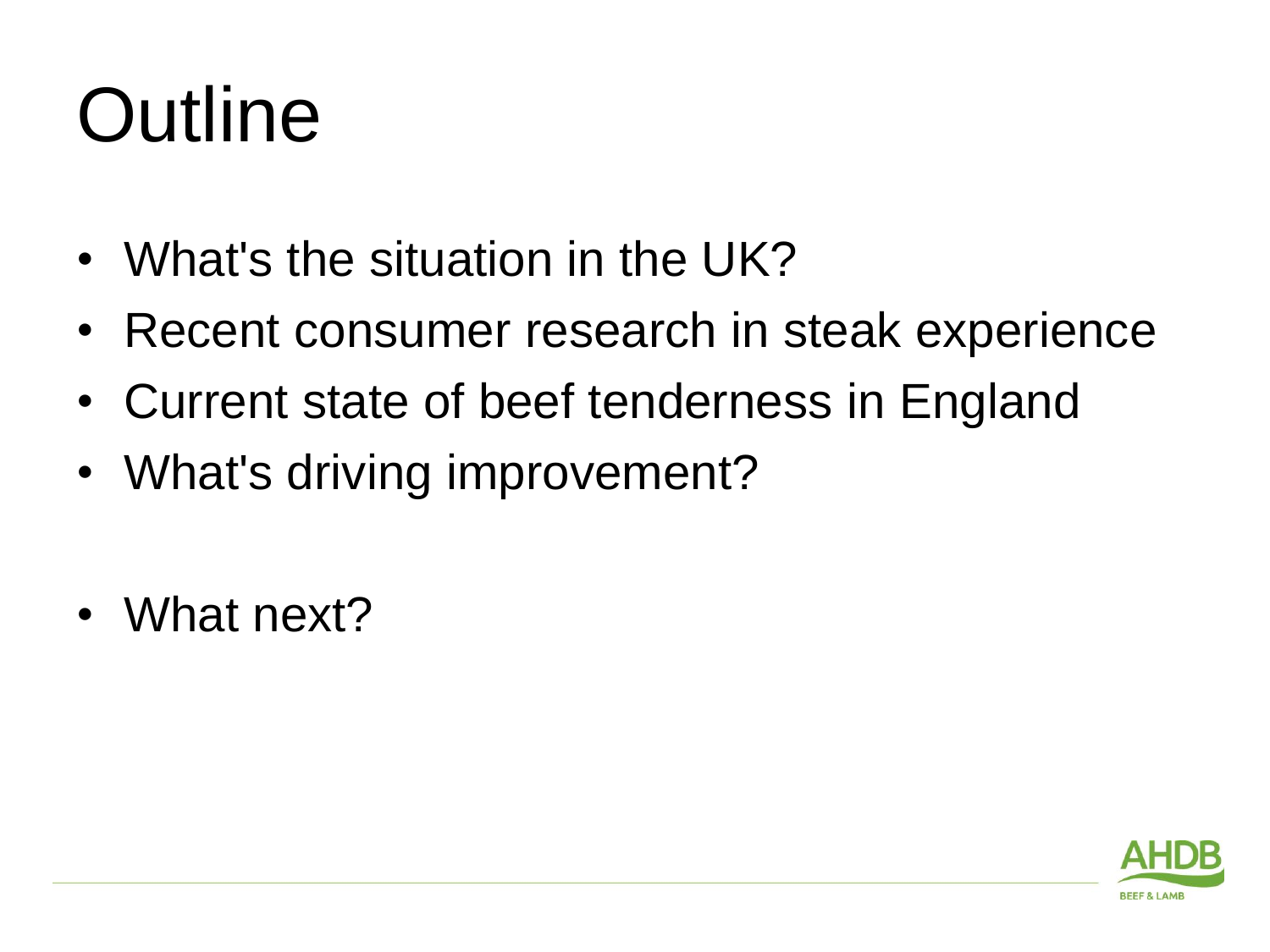# Currently

- Some perception amongst supply chains that quality is low
- Consumer research suggest dissatisfaction with 'tough' steak occurs regularly (77%) but complaints are rare (10%)
- Issues with casserole/braising for example based on inconsistent use of product not product itself- room for improvement
- Industry efforts to improve quality and minimise variability

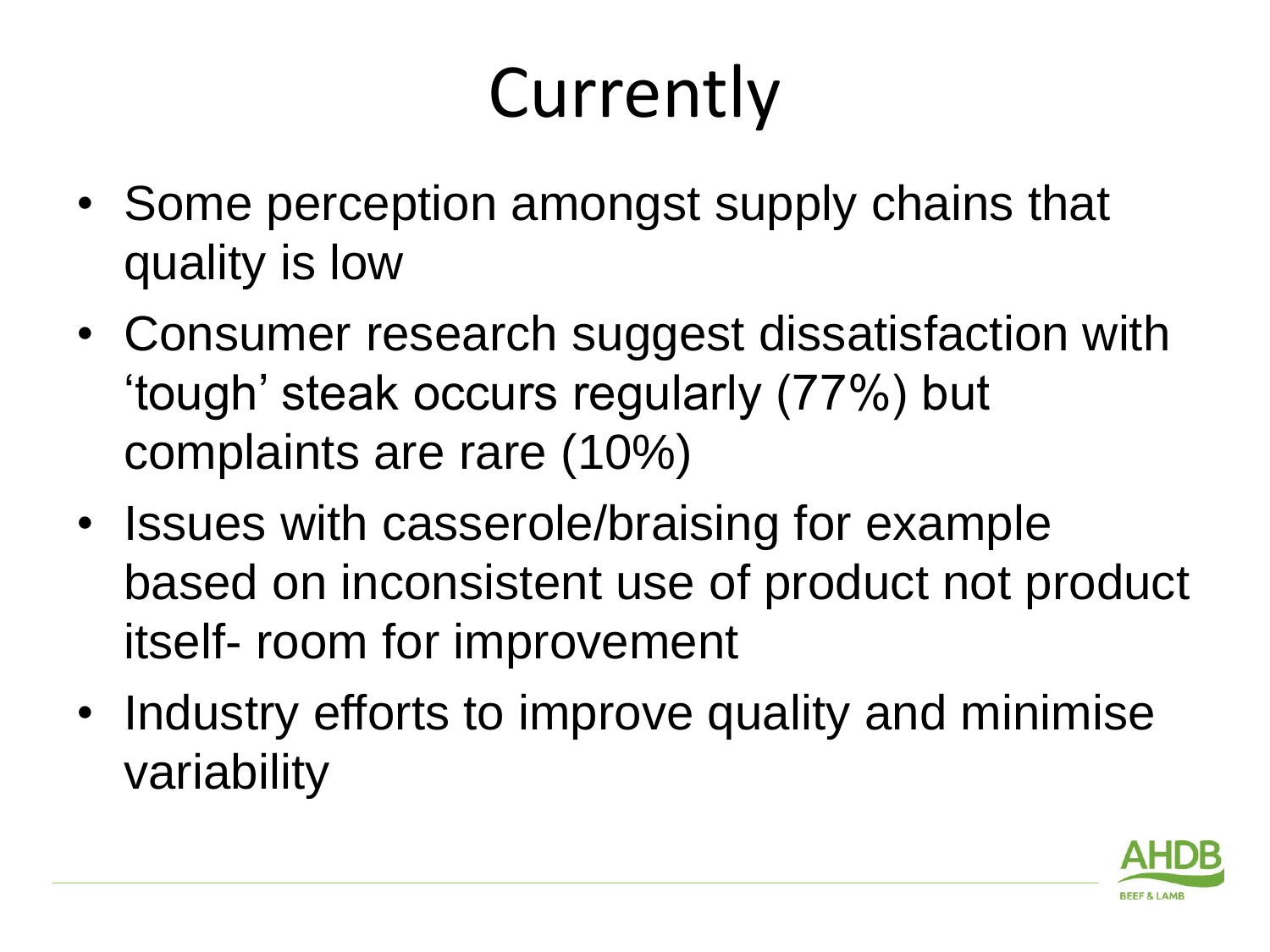#### Despite a slight drop in proportions, over half still regard beef joints and steak as being expensive…



Base: All respondents in Meat 3 section (1026)

EQ15: Please select how you perceive the price of the following cuts of meat and fish?

EQ16: Please could you indicate if you feel the price that you pay for these types of meat and fish offers good value for money or not?

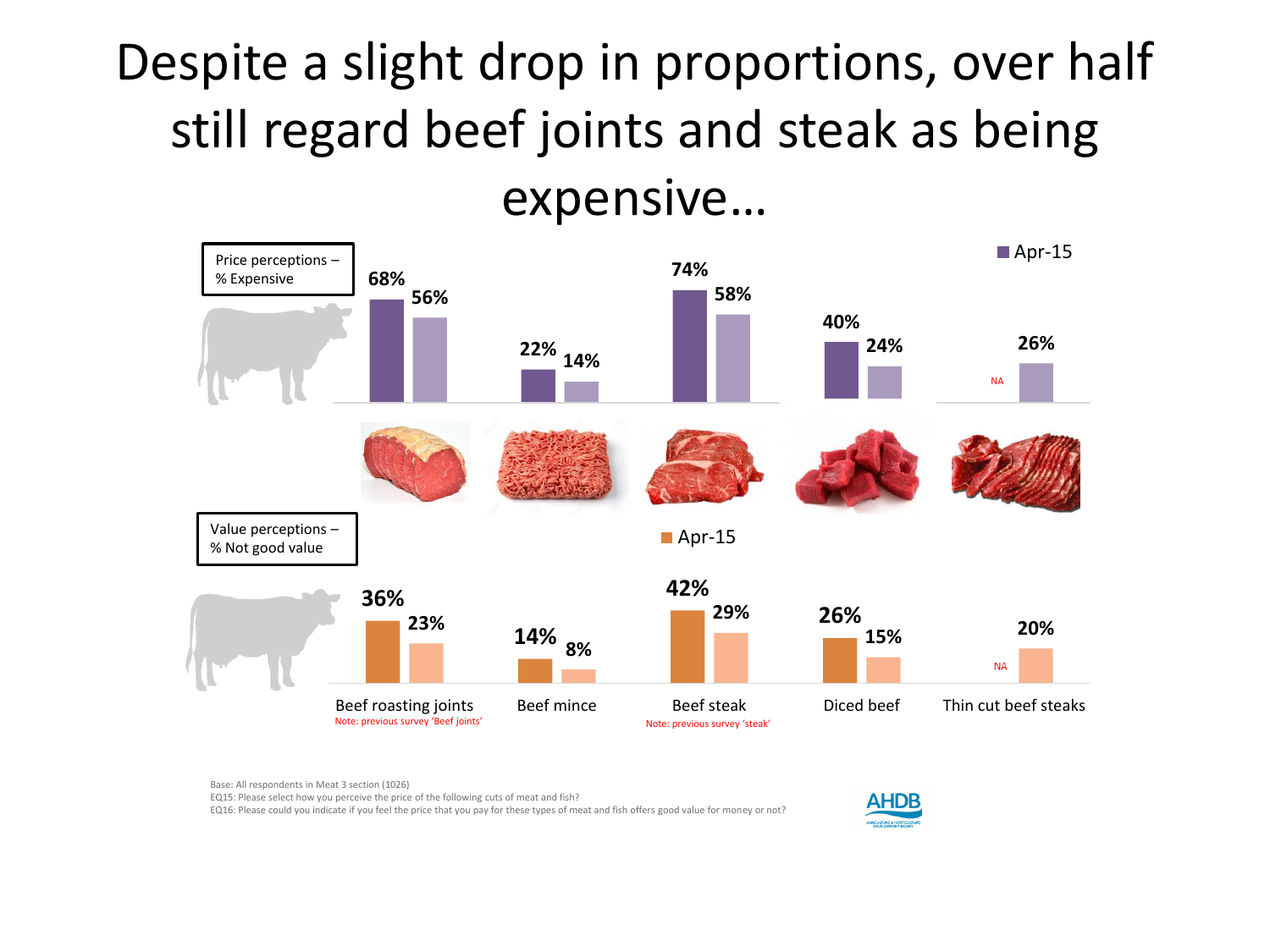#### Excluding mince, beef is regarded as the most expensive meat









Base: All respondents in Meat 3 section (1026)

EQ15: Please select how you perceive the price of the following cuts of meat and fish?

EQ16: Please could you indicate if you feel the price that you pay for these types of meat and fish offers good value for money or not?

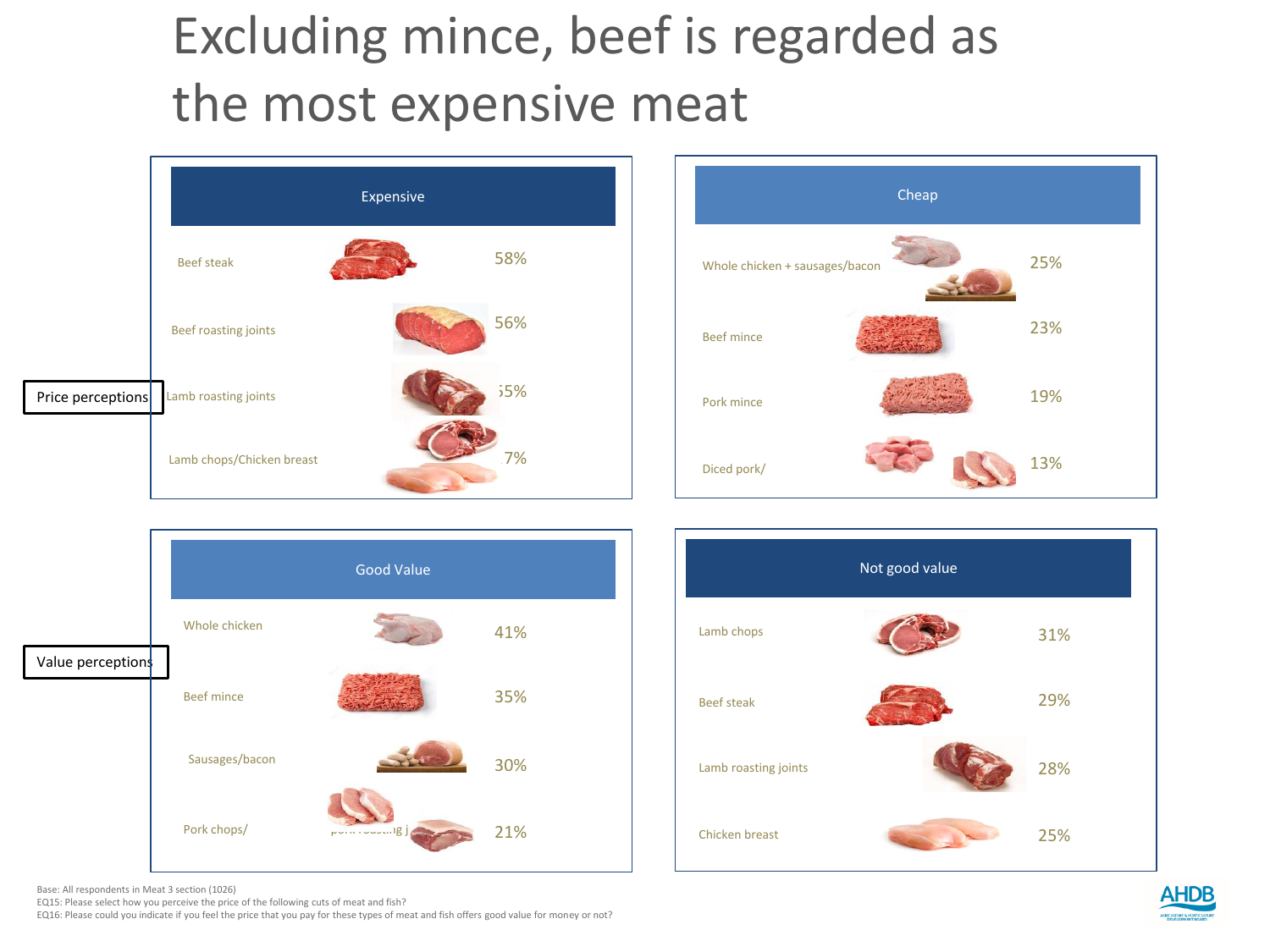## Retail survey 2016

- Samples were collected from 8 major retailers
- Random store and purchase allocation
- N= 80 steaks and 40 joints
- Compared results from similar earlier 2011 and 2015 surveys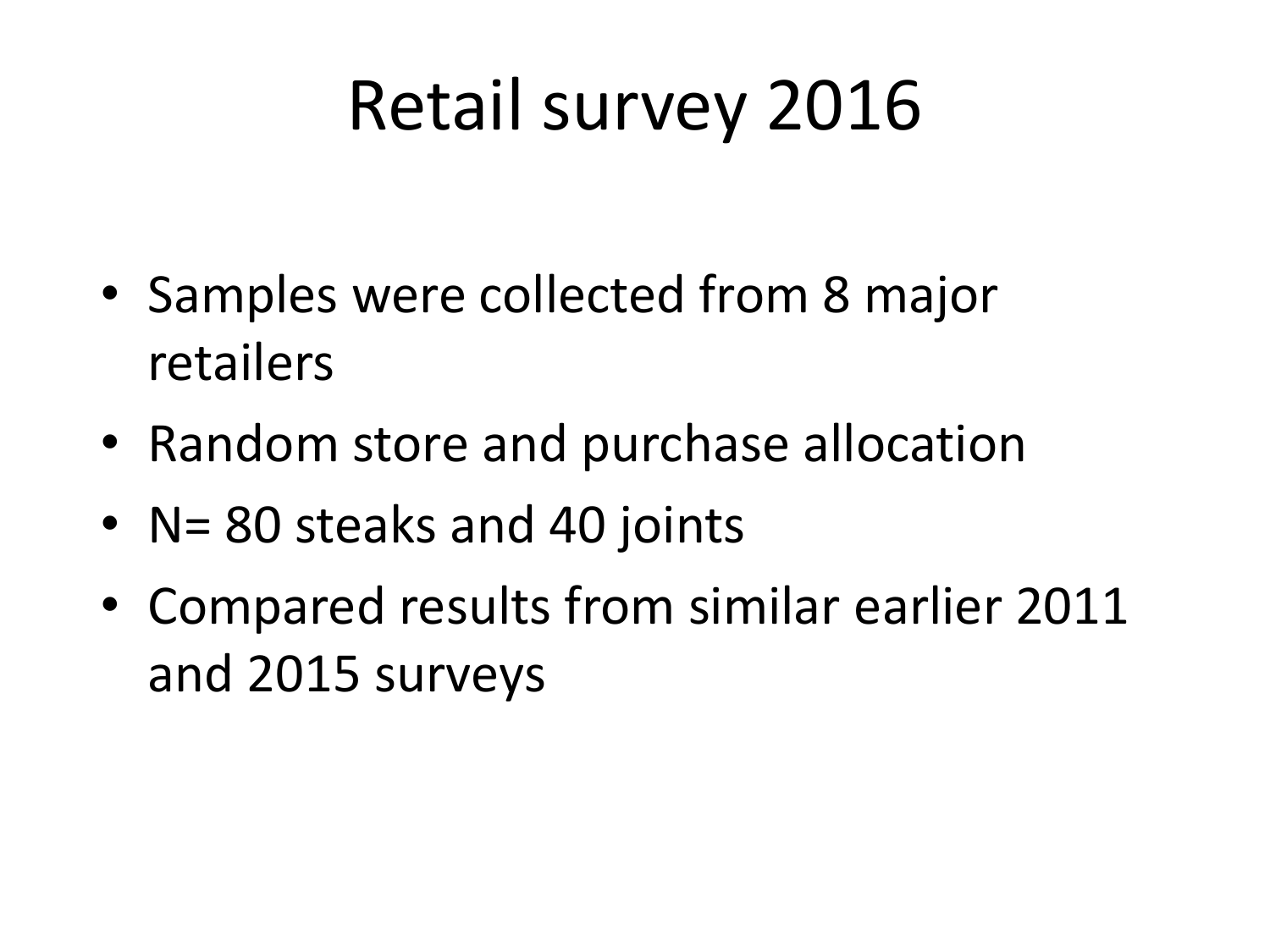#### Beef roasting joints

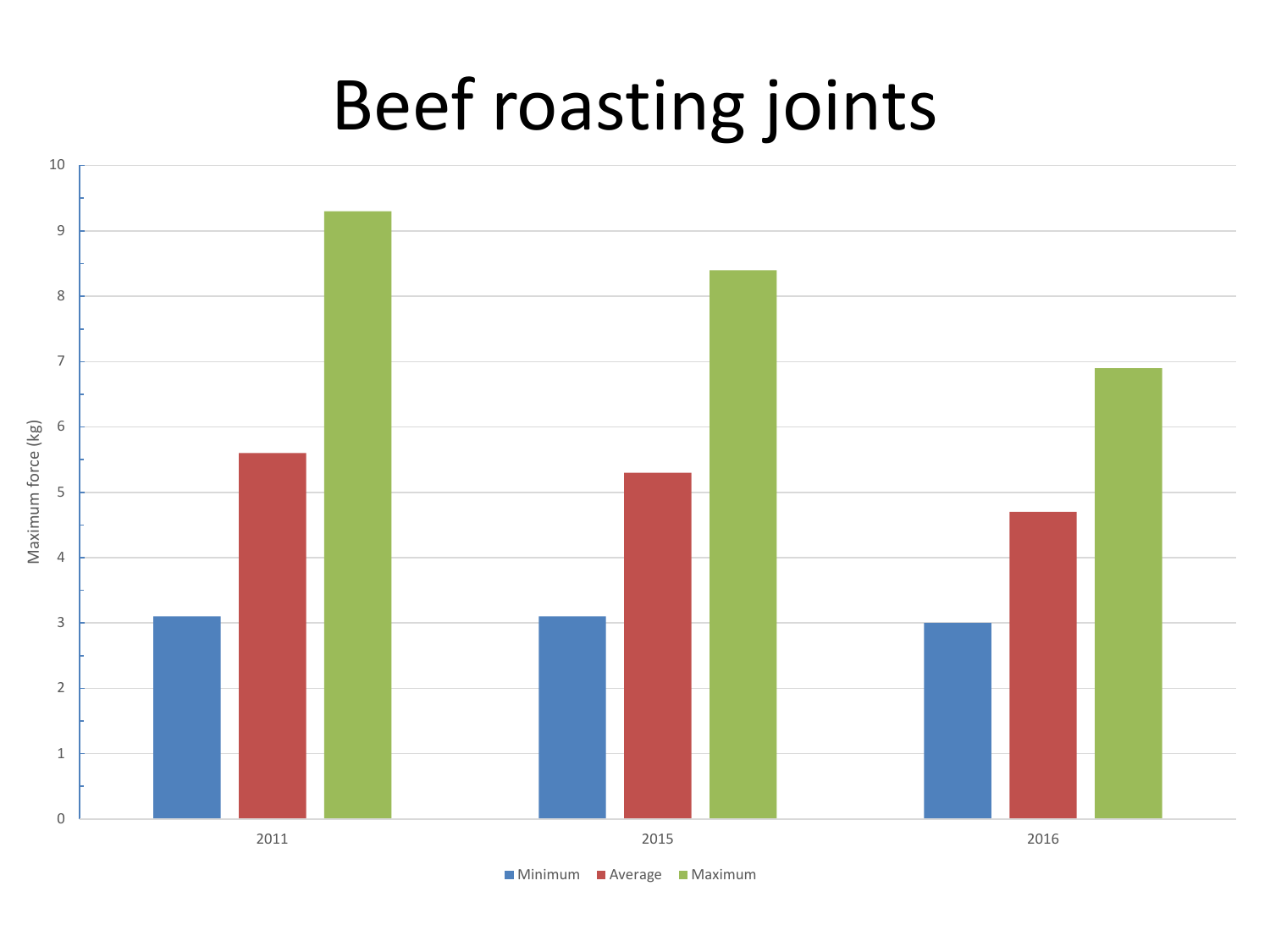#### Sirloin steak



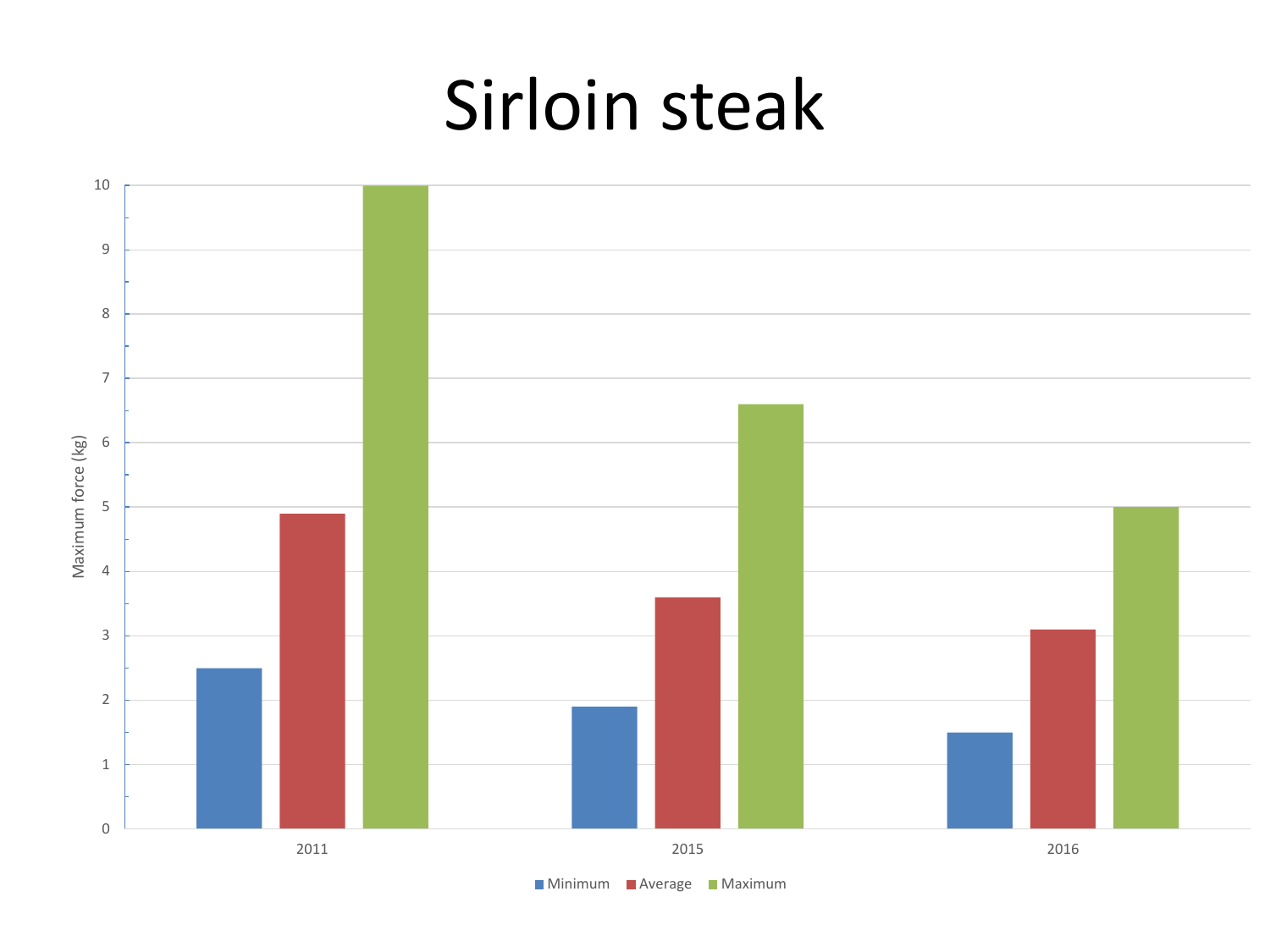# Why the improvements?

- Move to skin pac away from MAP
- More attention to detail on process
- However, the test only looks at shear on the individual muscle level
- Dissatisfaction may be linked to poor cutting spec and/or cooking practice
- Only one of these is within our direct control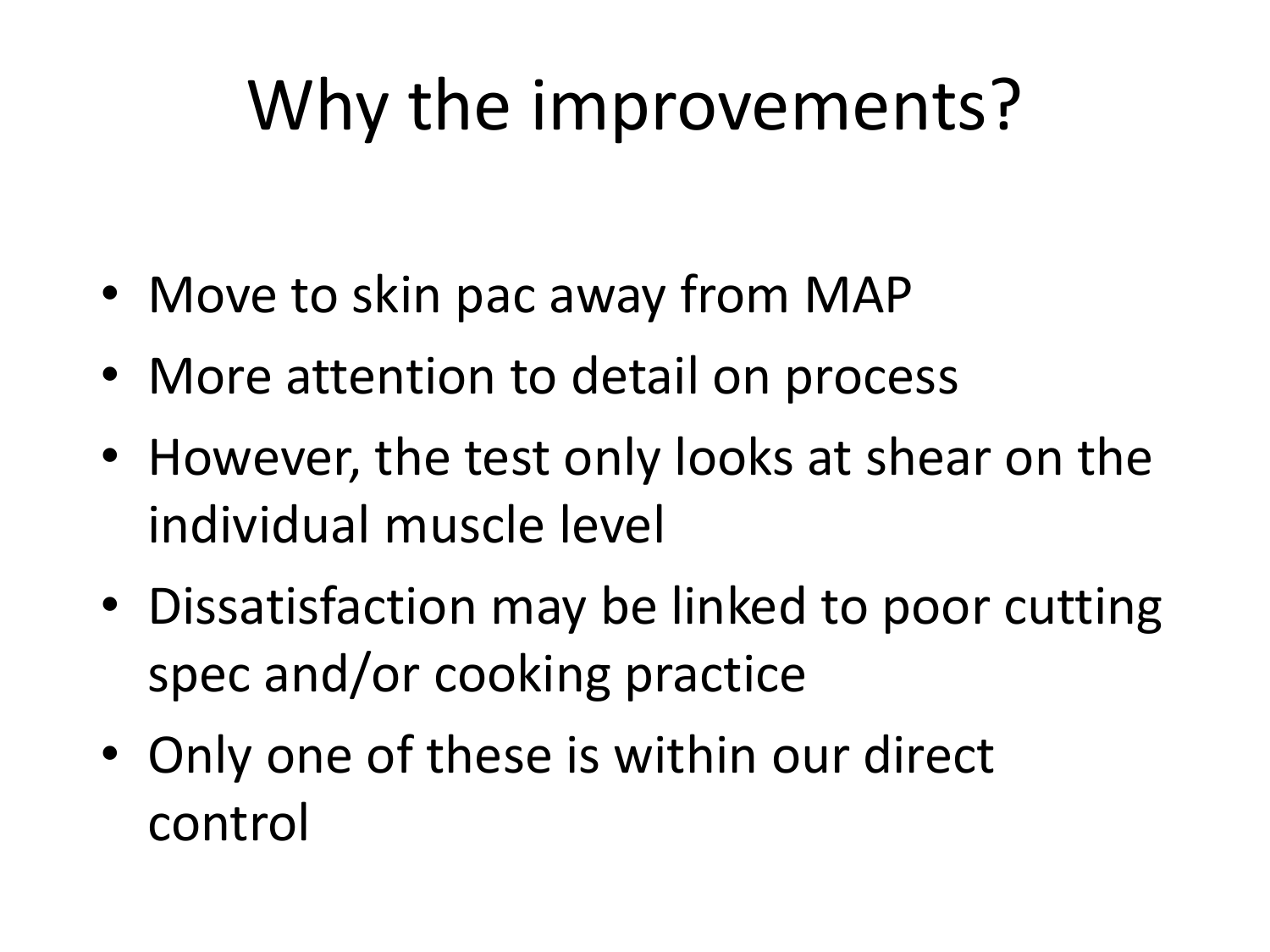### Chewiness of beef following retail packaging treatments



MLC 2006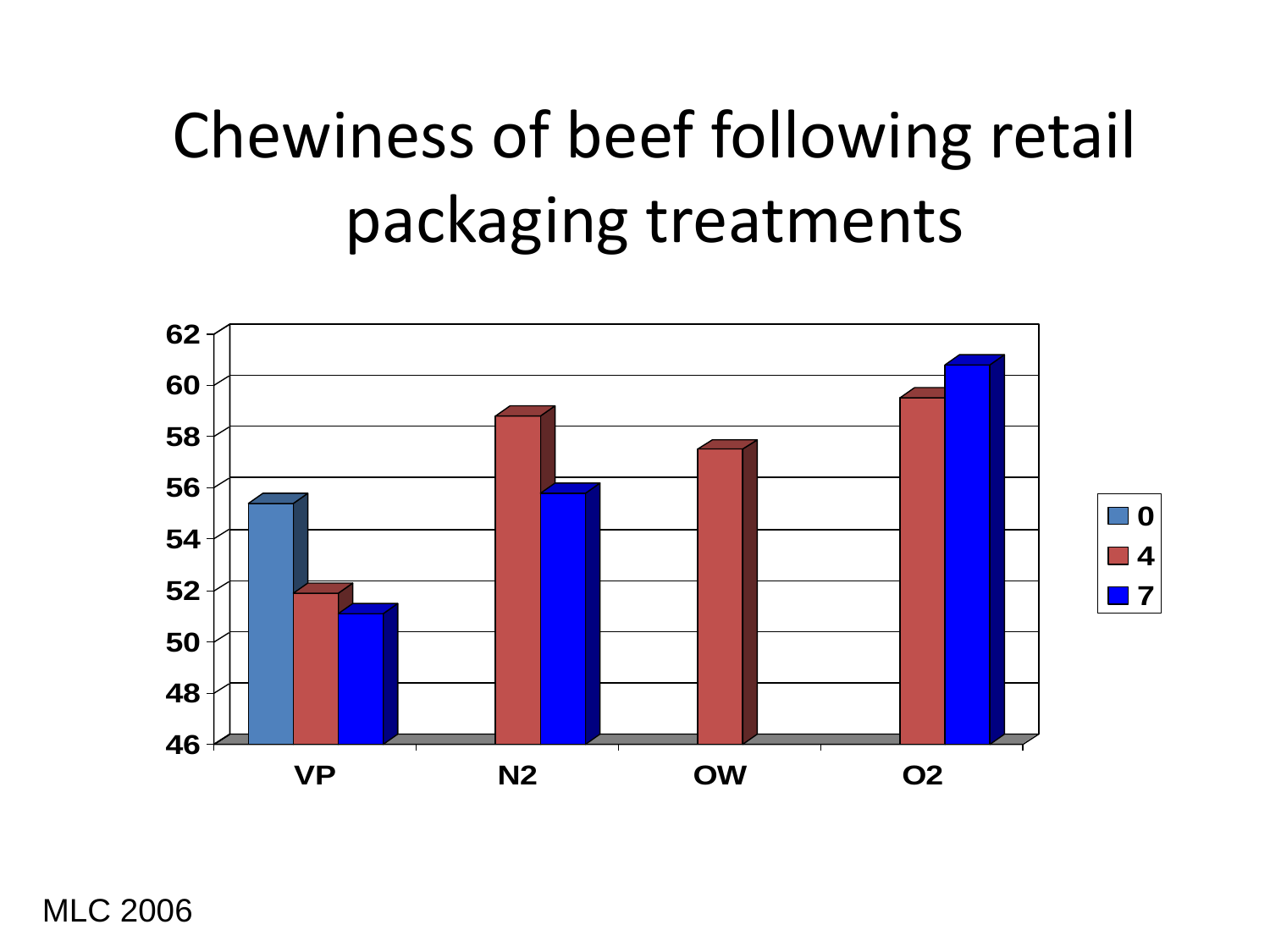### Distribution of beef loin tenderness by suspension

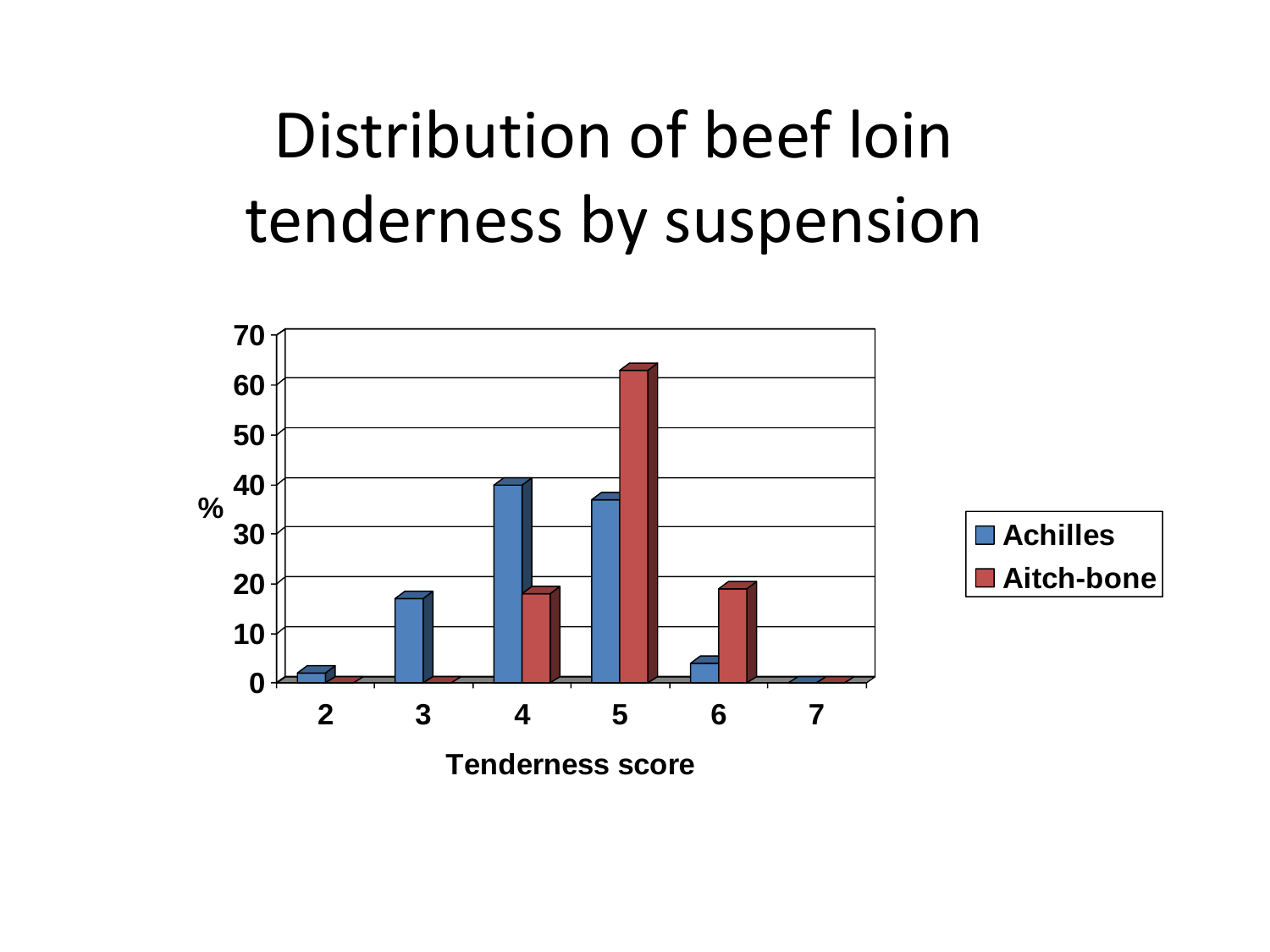## Quality Standard Mark





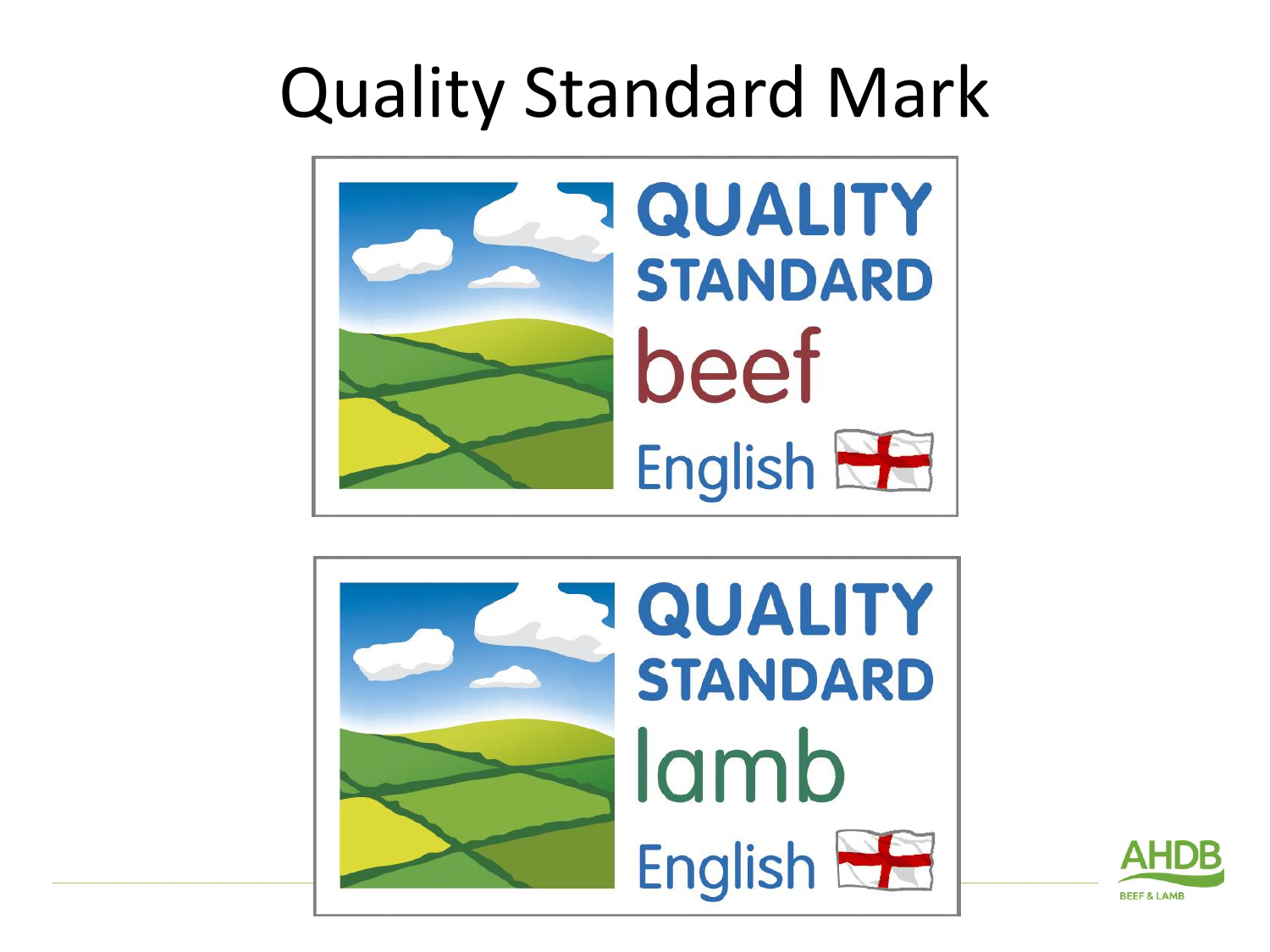## Summary

- We are not in a bad place, with improvements seen over the recent past leading to an overall more consistent product
- Process controls have improved
- New packing methods employed with wide consumer acceptance
- Still some poor presentation with potential for dissatisfaction- must address (cutting spec)